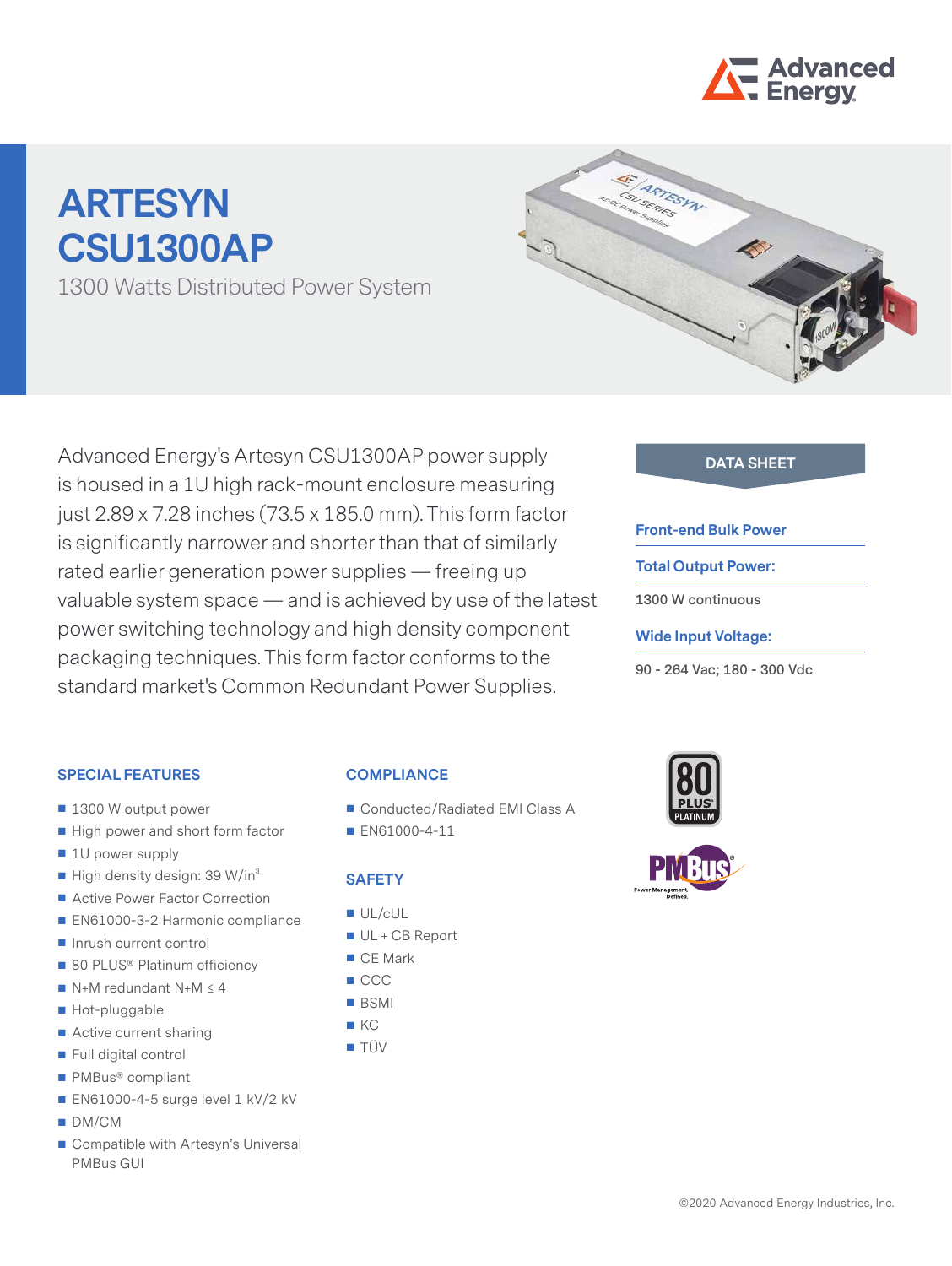#### **ELECTRICAL SPECIFICATIONS**

| Input                                           |         |                                           |                          |                                     |                   |                                                               |            |  |  |
|-------------------------------------------------|---------|-------------------------------------------|--------------------------|-------------------------------------|-------------------|---------------------------------------------------------------|------------|--|--|
| Input range                                     |         | 90 - 264 Vac / 180 - 300 Vdc              |                          |                                     |                   |                                                               |            |  |  |
| Frequency                                       |         | 47 Hz to 63 Hz                            |                          |                                     |                   |                                                               |            |  |  |
| Efficiency                                      |         | 80 PLUS® Platinum efficiency              |                          |                                     |                   |                                                               |            |  |  |
| Max input current                               |         | 8.5 Arms @ 180 Vac; 12.5 Arms @ 100 Vac   |                          |                                     |                   |                                                               |            |  |  |
| Inrush current                                  |         | 25 Apk                                    |                          |                                     |                   |                                                               |            |  |  |
| <b>Conducted EMI</b>                            |         | Class A                                   |                          |                                     |                   |                                                               |            |  |  |
| Radiated EMI                                    |         | Class A                                   |                          |                                     |                   |                                                               |            |  |  |
| Power factor                                    |         | >0.9 beginning at 10% load                |                          |                                     |                   |                                                               |            |  |  |
| <b>ITHD</b>                                     |         | 20% beginning at 10% load; 8% at 20% load |                          |                                     |                   |                                                               |            |  |  |
| Leakage current                                 |         | 1.75 mA                                   |                          |                                     |                   |                                                               |            |  |  |
| Hold-up time                                    |         | 11 ms at full load                        |                          |                                     |                   |                                                               |            |  |  |
| Output                                          |         |                                           |                          |                                     |                   |                                                               |            |  |  |
|                                                 |         |                                           | Main DC Output           |                                     | Standby DC Output |                                                               |            |  |  |
|                                                 |         | <b>MIN</b>                                | <b>NOM</b>               | <b>MAX</b>                          | <b>MIN</b>        | <b>NOM</b>                                                    | <b>MAX</b> |  |  |
| Nominal setting<br>(12 V / 1 A, 12 VSB / 0.1 A) |         | 12.1                                      | 12.2                     | 12.3                                | 11.9              | 12.1<br>12.0                                                  |            |  |  |
| Total output regulation range                   |         | 11.8 V                                    |                          | 12.6 V                              | 11.4 V            |                                                               | 12.6 V     |  |  |
| Dynamic load regulation range                   |         | 11.6 V                                    |                          | 12.6 V                              | 11.4 V            |                                                               | 12.6 V     |  |  |
| Output ripple                                   |         |                                           |                          | 120 mV                              |                   |                                                               | 120 mV     |  |  |
| Output current                                  |         | $\mathbf{1}$                              |                          | Hi line: 108.3 A<br>Lo line: 83.3 A | $\circ$           |                                                               | 3 A        |  |  |
| Current sharing                                 |         |                                           | beginning at 20% loading |                                     |                   | N/A                                                           |            |  |  |
| Capacitive loading                              |         | 2200 µF                                   |                          | 22000 µF                            | 100 µF            |                                                               | 3100 µF    |  |  |
| Start-up from AC to output                      |         |                                           |                          | 3000 ms                             |                   |                                                               | 1500 ms    |  |  |
| Output rise time                                |         | <b>NA</b>                                 | 25 ms                    |                                     | <b>NA</b>         | 70 ms                                                         |            |  |  |
| <b>Protections (Main Output)</b>                |         |                                           |                          |                                     |                   |                                                               |            |  |  |
|                                                 | Minimum | Nominal                                   | Maximum                  | Units                               |                   | Comment                                                       |            |  |  |
| Peak current                                    |         | 115                                       |                          | $\%$                                |                   |                                                               |            |  |  |
| Output OCP                                      | 120     |                                           | 140                      | $\%$                                |                   |                                                               |            |  |  |
| Dynamic loading setup                           |         |                                           | ±5                       | $\%$                                |                   | 60% rated load step, 1.0 A/µs slew rate;<br>2200 µF / 1 A min |            |  |  |
| Output OVP                                      | 13.5    |                                           | 15                       | $\vee$                              |                   | Latch                                                         |            |  |  |
| Output UVP                                      | 9.5     |                                           | 11.0                     | $\vee$                              |                   | Recovery                                                      |            |  |  |
| Overtemperature protection                      |         | Yes                                       |                          |                                     |                   |                                                               |            |  |  |
| Fan fault protection                            |         | Yes                                       |                          |                                     |                   |                                                               |            |  |  |
| <b>Standby Output</b>                           |         |                                           |                          |                                     |                   |                                                               |            |  |  |
| Output OCP                                      | 4.0     |                                           | 5.0                      | А                                   |                   |                                                               |            |  |  |
| Output OVP                                      | 13.5    |                                           | 15                       | $\vee$                              |                   |                                                               |            |  |  |
| Dynamic loading setup                           |         |                                           | ±5                       | $\%$                                |                   | 1 A rated load step<br>Slew rate: 0.5 A / μs / 1000 μF        |            |  |  |

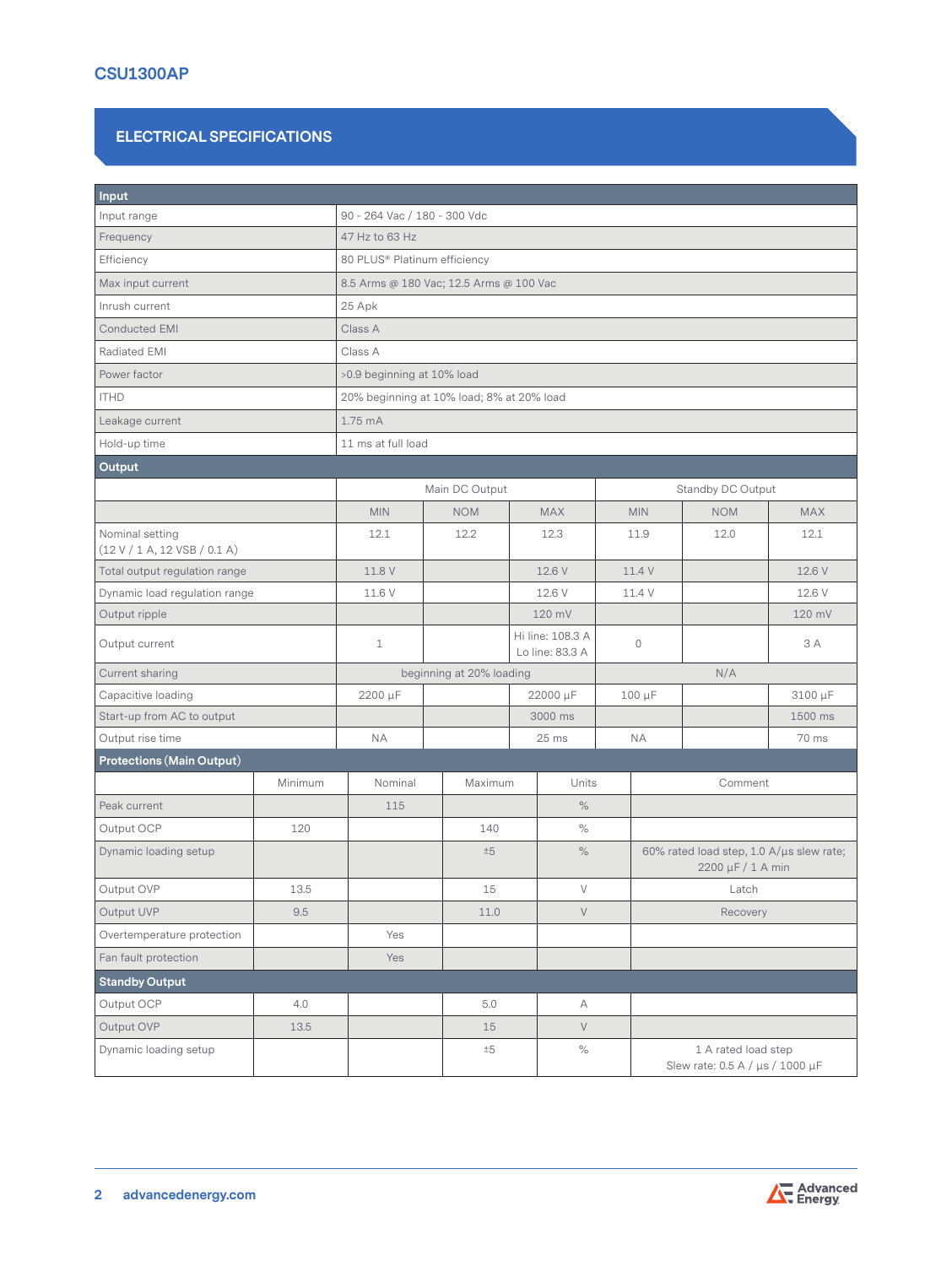#### **ELECTRICAL SPECIFICATIONS (CONTINUED)**

| <b>LED Indicators</b>                                                                                                                                                                                                                     |                  |
|-------------------------------------------------------------------------------------------------------------------------------------------------------------------------------------------------------------------------------------------|------------------|
| POWER SUPPLY CONDITION                                                                                                                                                                                                                    | LED STATE        |
| Normal work                                                                                                                                                                                                                               | <b>GREEN</b>     |
| No AC power to all power supplies                                                                                                                                                                                                         | OFF              |
| AC present / Only 12 VSB on (PS off) or PS in CR state                                                                                                                                                                                    | 1 Hz Blink GREEN |
| AC cord unplugged; with a second power supply in parallel still with AC input power                                                                                                                                                       | <b>RED</b>       |
| Power supply warning events where the power supply continues to operate; high temp, high power, high current, slow<br>fan, input voltage lower than 90 Vac (not warning above 90 V condition, must be warning state below 85 V condition) | 1 Hz Blink RED   |
| Power supply critical event causing a shutdown; failure, OCP, OVP, fan fail                                                                                                                                                               | <b>RED</b>       |

| <b>Firmware Reporting And Monitoring</b> |                       |              |                  |  |  |
|------------------------------------------|-----------------------|--------------|------------------|--|--|
|                                          | <b>Accuracy Range</b> |              |                  |  |  |
| Output loading                           | 10% to 20%            | > 20% to 50% | $> 50\%$ to 100% |  |  |
| READ_PIN and READ_EIN                    | ±5 W                  | ±2%          | $±2\%$           |  |  |
| READ IOUT                                | ±5%                   | $±2\%$       | $±2\%$           |  |  |
| READ_TEMPERATURE                         | ±3 °C                 |              |                  |  |  |

#### **TIMING SPECIFICATIONS**

|               | Description                                                                                        | Min | Max  | Unit |
|---------------|----------------------------------------------------------------------------------------------------|-----|------|------|
| vout rise     | 12 V main output voltage rise time                                                                 | 5.0 | 25   | ms   |
|               | 12 VSB output voltage rise time                                                                    | NA. | 70   | ms   |
| sb_on_delay   | Delay from AC being applied to 12 Vsb being within regulation                                      |     | 1500 | ms   |
| ac_on_delay   | Delay from AC being applied to all output voltages being within regulation                         |     | 3000 | ms   |
| vout_holdup   | Time 12 VI output voltage stay within regulation after loss of AC                                  | 11  |      | ms   |
| pwok_holdup   | Delay from loss of AC to de-assertion of PWOK                                                      | 10  |      | ms   |
| pson_on_delay | Delay from PSON# active to output voltages within regulation limits                                | 5   | 400  | ms   |
| pson_pwok     | Delay from PSON# deactivate to PWOK being de-asserted                                              |     | 5    | ms   |
| pwok_on       | Delay from output voltages within regulation limits to PWOK asserted at turn on                    | 100 | 500  | ms   |
| pwok_off      | Delay from PWOK de-asserted to output voltages dropping out of regulation limits                   | 1   |      | ms   |
| pwok_low      | Duration of PWOK being in the de-asserted state during an off/on cycle using AC or the PSON signal | 100 |      | ms   |
| sb_vout       | Delay from 12VSB being in regulation to O/Ps being in regulation at AC turn on                     | 50  | 1000 | ms   |
| 12VSB_holdup  | Time the 12VSB output voltage stays within regulation after loss of AC                             | 70  |      | ms   |

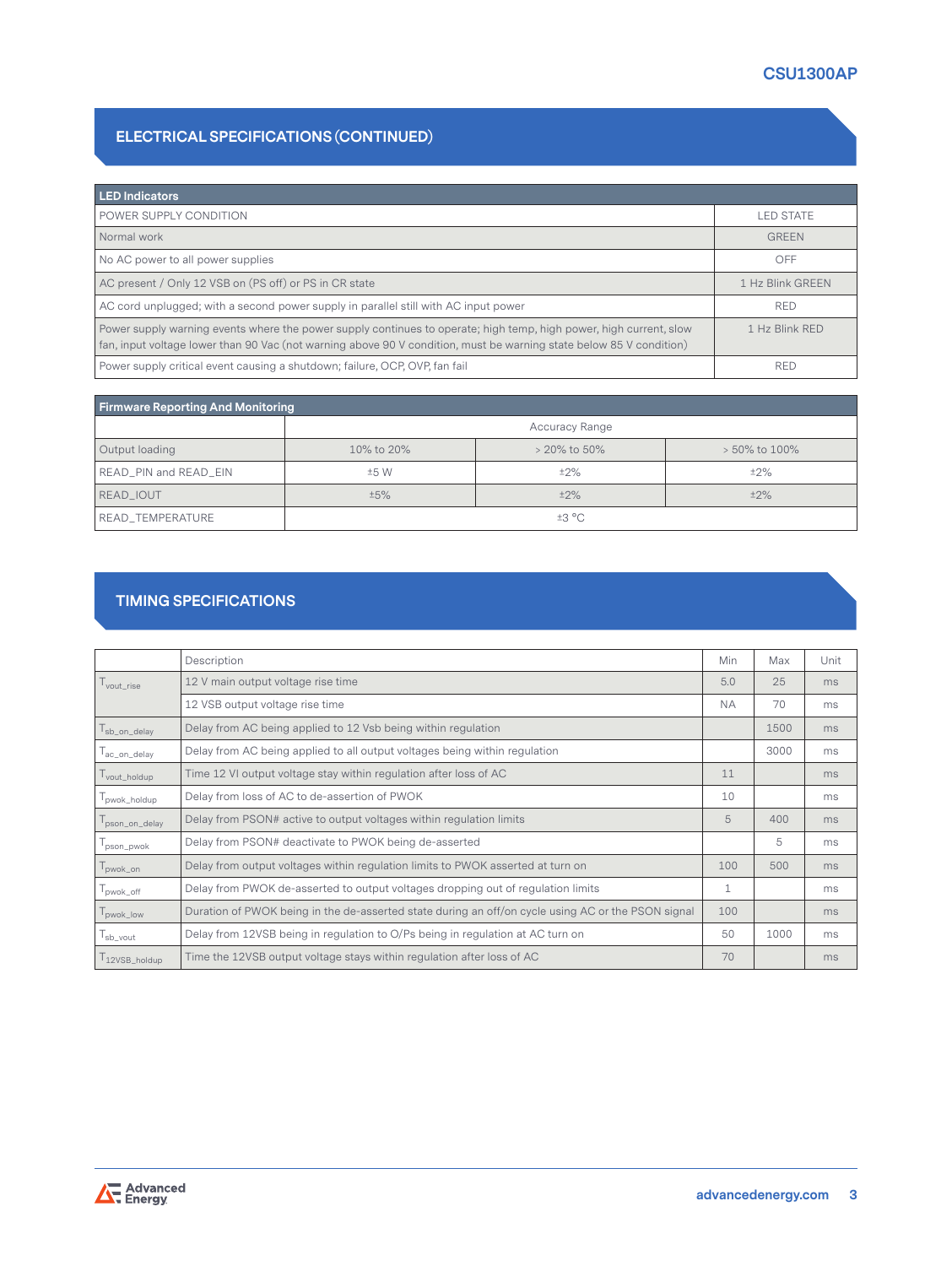#### **TIMING DIAGRAM**



#### **ENVIRONMENTAL SPECIFICATIONS**

| Operating temperature  | 0 to 55 $^{\circ}$ C                                        |
|------------------------|-------------------------------------------------------------|
| Operating altitude     | up to 5000 m                                                |
| Operating humidity     | +5% to +90% non-condensing                                  |
| Storage temperature    | -40 °C to +85 °C, non-condensing                            |
| Storage humidity       | +5% to +95% non-condensing                                  |
| Non-operating altitude | up to 15,200 meters                                         |
| Vibration and shock    | Standard operating/non-operating random shock and vibration |
| RoHS compliance        | Yes                                                         |
| <b>MTBF</b>            | 250,000 hours at 40 °C ambient at full load                 |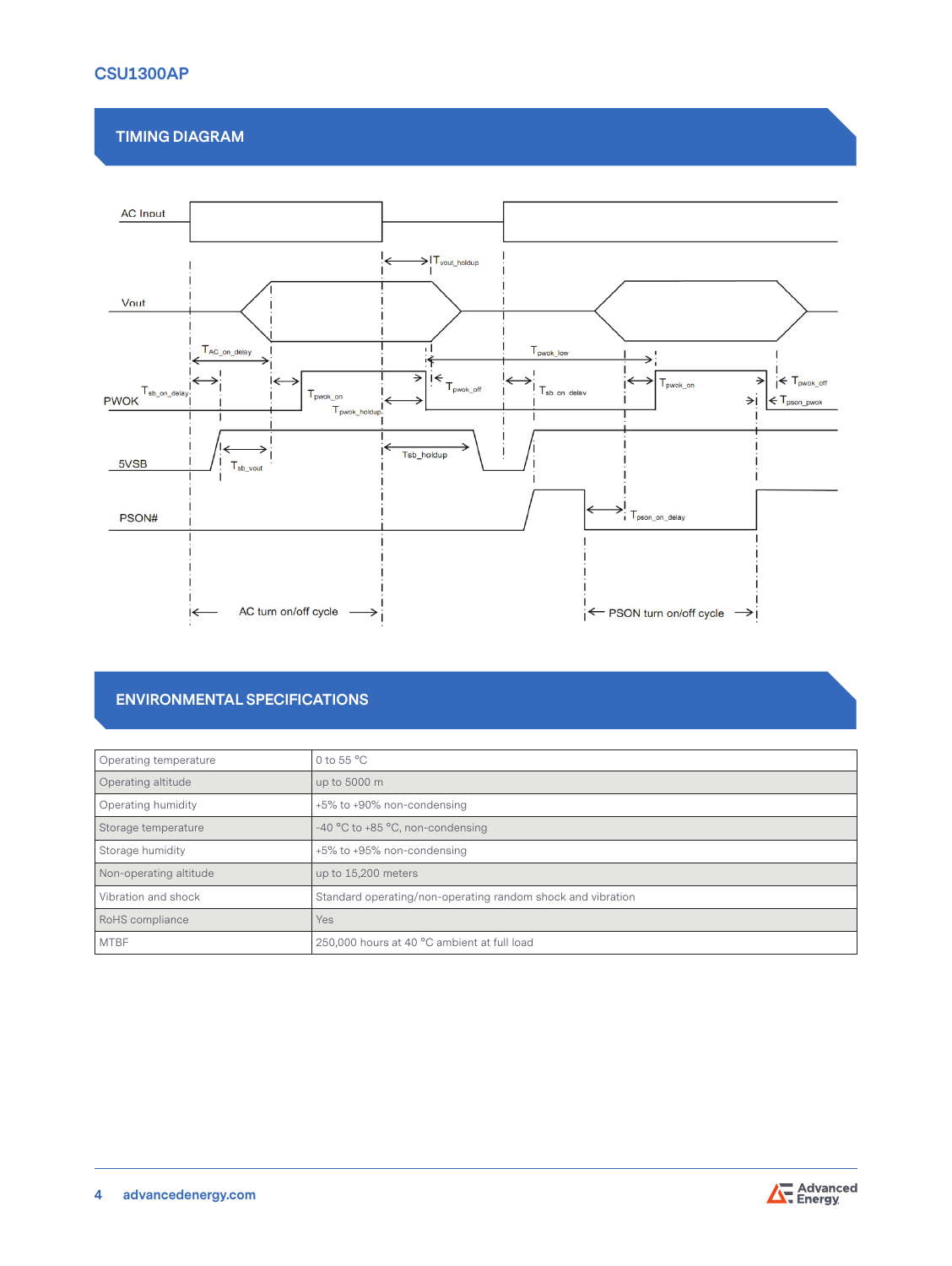



# **POWER SUPPLY OUTPUT CARD EDGE**



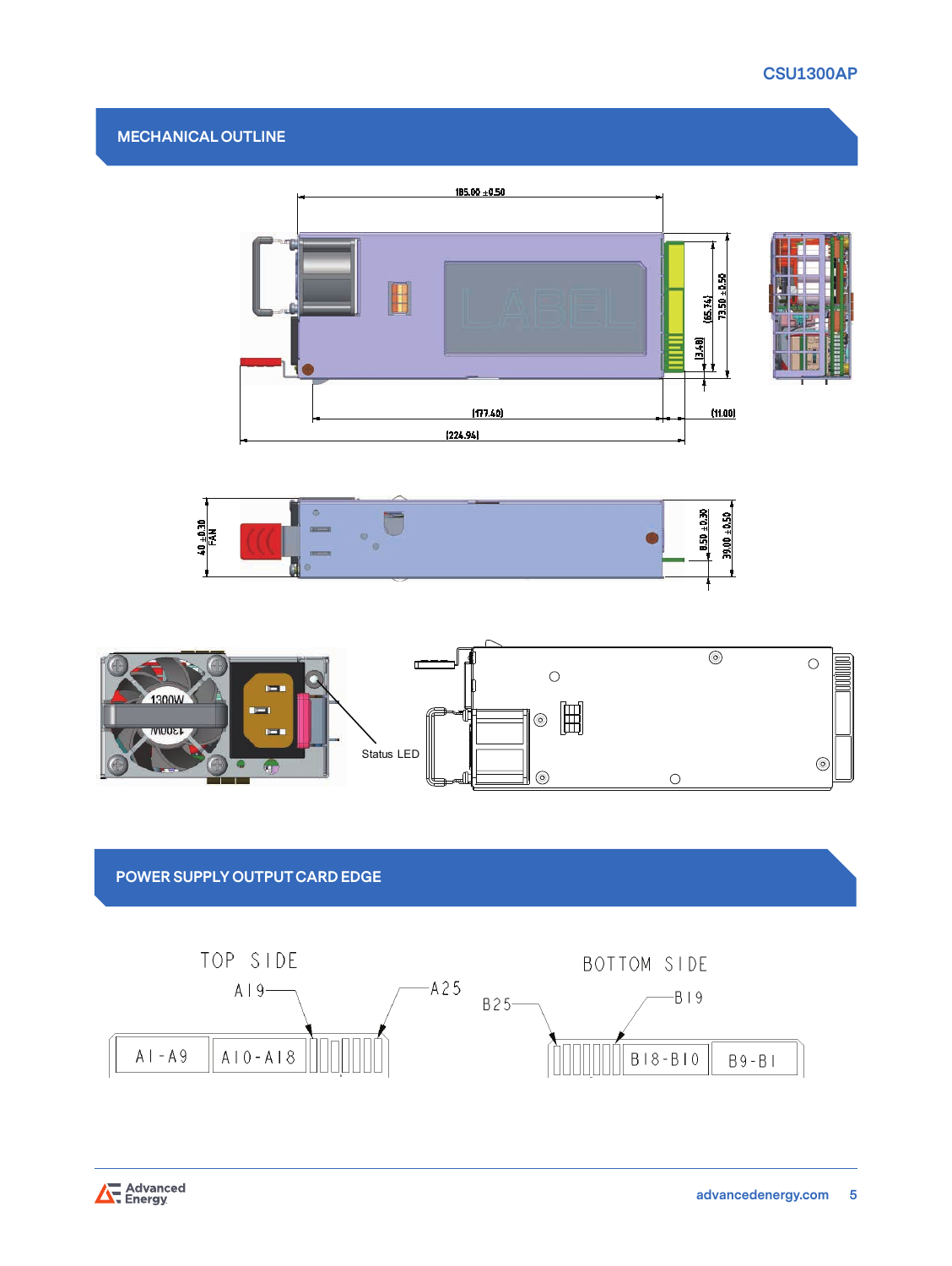# **CONNECTOR DEFINITIONS**

| Output connector part number | Card-edge                                                             |
|------------------------------|-----------------------------------------------------------------------|
| Mating connector part number | 2x25 pin configuration of the FCI power card connector 10035388-102LF |

| <b>Output Connector Pin Configuration</b> |             |              |                    |  |  |
|-------------------------------------------|-------------|--------------|--------------------|--|--|
| Pin                                       | Name        | Pin          | Name               |  |  |
| $A1-A9$                                   | <b>GND</b>  | <b>B1-B9</b> | <b>GND</b>         |  |  |
| A10-A18                                   | $+12V$      | B10-B18      | $+12V$             |  |  |
| A19                                       | <b>SDA</b>  | <b>B19</b>   | A0 (SMBus address) |  |  |
| A20                                       | <b>SCL</b>  | <b>B20</b>   | A1 (SMBus address) |  |  |
| A21                                       | <b>PSON</b> | <b>B21</b>   | 12 VSB             |  |  |
| A22                                       | SMBAlert#   | <b>B22</b>   | CR_BUS#            |  |  |
| A23                                       | -VSENSE     | <b>B23</b>   | 12 V load share    |  |  |
| A24                                       | +VSENSE     | <b>B24</b>   | Present            |  |  |
| A25                                       | <b>PWOK</b> | <b>B25</b>   | VIN-GOOD           |  |  |

### **ORDERING INFORMATION**

| Model number    | <b>Airflow</b> | <b>Nominal Output</b><br>Voltage | <b>Requlation</b><br><b>Band</b> | <b>Minimum</b><br><b>Current</b> | Maximum<br><b>Current</b>           | <b>Output Ripple</b><br>P/P | <b>Standby</b> |
|-----------------|----------------|----------------------------------|----------------------------------|----------------------------------|-------------------------------------|-----------------------------|----------------|
| CSU1300AP-3-600 | Normal fan     | 12.2 Vdc                         | $11.6 - 12.6$ Vdc                | 1 A                              | Hi line: 108.3 A<br>Lo line: 83.3 A | 120 mV                      | 12.0 V @ 3 A   |